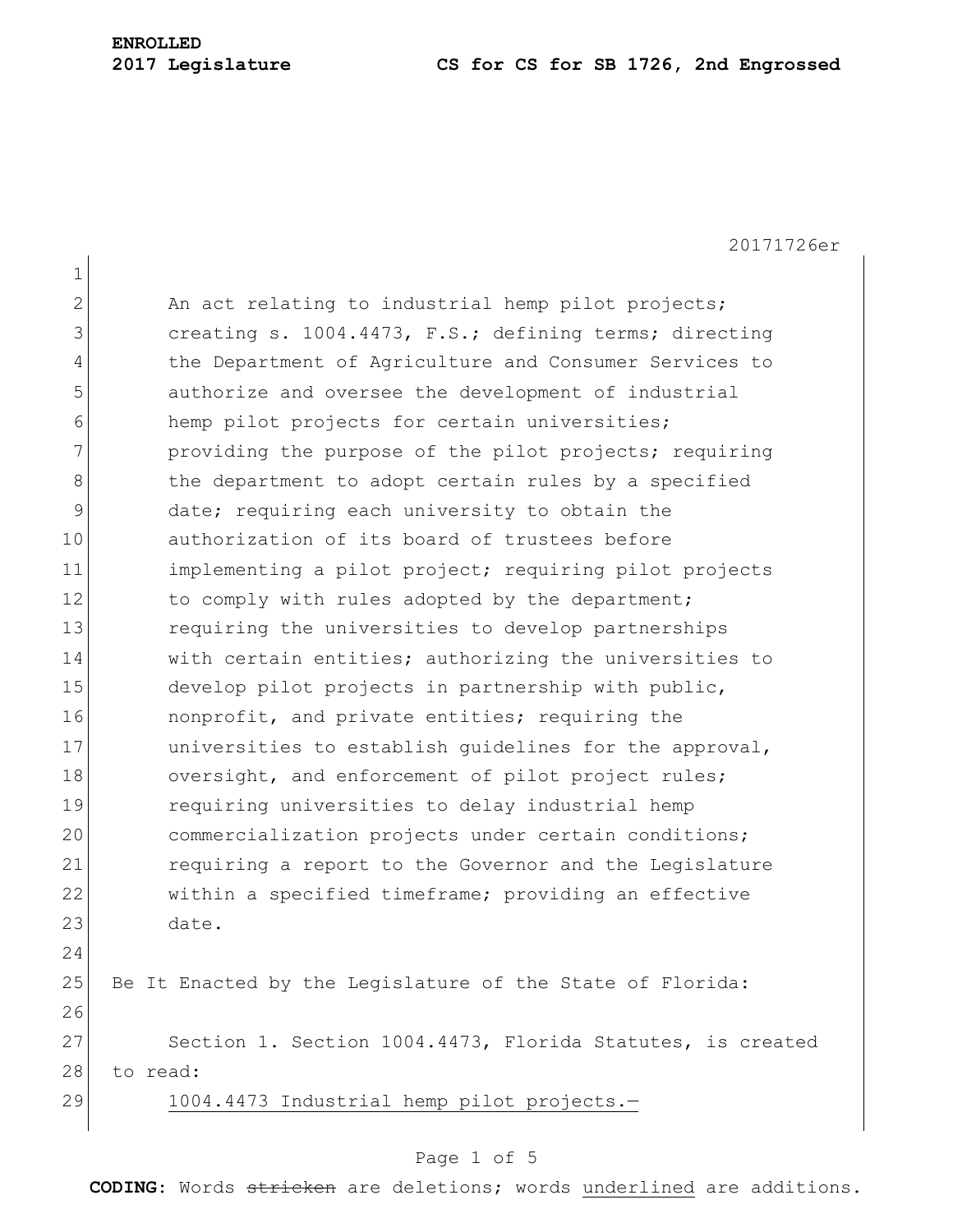|    | 20171726er                                                     |
|----|----------------------------------------------------------------|
| 30 | (1) As used in this section, the term:                         |
| 31 | "Department" means the Department of Agriculture and<br>(a)    |
| 32 | Consumer Services.                                             |
| 33 | (b) "Hemp material" means a substance containing hemp          |
| 34 | stems, leaves, fibers, seeds, extracts, oil, or any other      |
| 35 | substance derived or harvested from a species of the cannabis  |
| 36 | plant.                                                         |
| 37 | (c) "Industrial hemp" means all parts and varieties of the     |
| 38 | cannabis sativa plant, cultivated or possessed by an approved  |
| 39 | grower under the pilot project, whether growing or not, which  |
| 40 | contain a tetrahydrocannabinol concentration that does not     |
| 41 | exceed 0.3 percent on a dry-weight basis.                      |
| 42 | (d) "Industrial hemp pilot project" or "pilot project"         |
| 43 | means a project that includes research of industrial hemp and  |
| 44 | any aspect of cultivation, harvesting, processing, market      |
| 45 | research, and sales of approved industrial hemp agricultural,  |
| 46 | industrial, and commercial products.                           |
| 47 | (e) "Qualified program personnel" means a person who, or an    |
| 48 | employee of a company that, partners with a university on a    |
| 49 | pilot project, is certified by the university, and is 18 years |
| 50 | of age or older.                                               |
| 51 | (f) "Qualified project partner" means a public, nonprofit,     |
| 52 | or private entity that:                                        |
| 53 | 1. Has a principal place of business is in this state.         |
| 54 | 2. Has access to a grow site and research facility located     |
| 55 | in this state which is acceptable for the cultivation,         |
| 56 | processing, and manufacturing of industrial hemp and hemp      |
| 57 | products, as determined by the department.                     |
| 58 | 3. Submits a comprehensive business or research plan           |
|    |                                                                |

# Page 2 of 5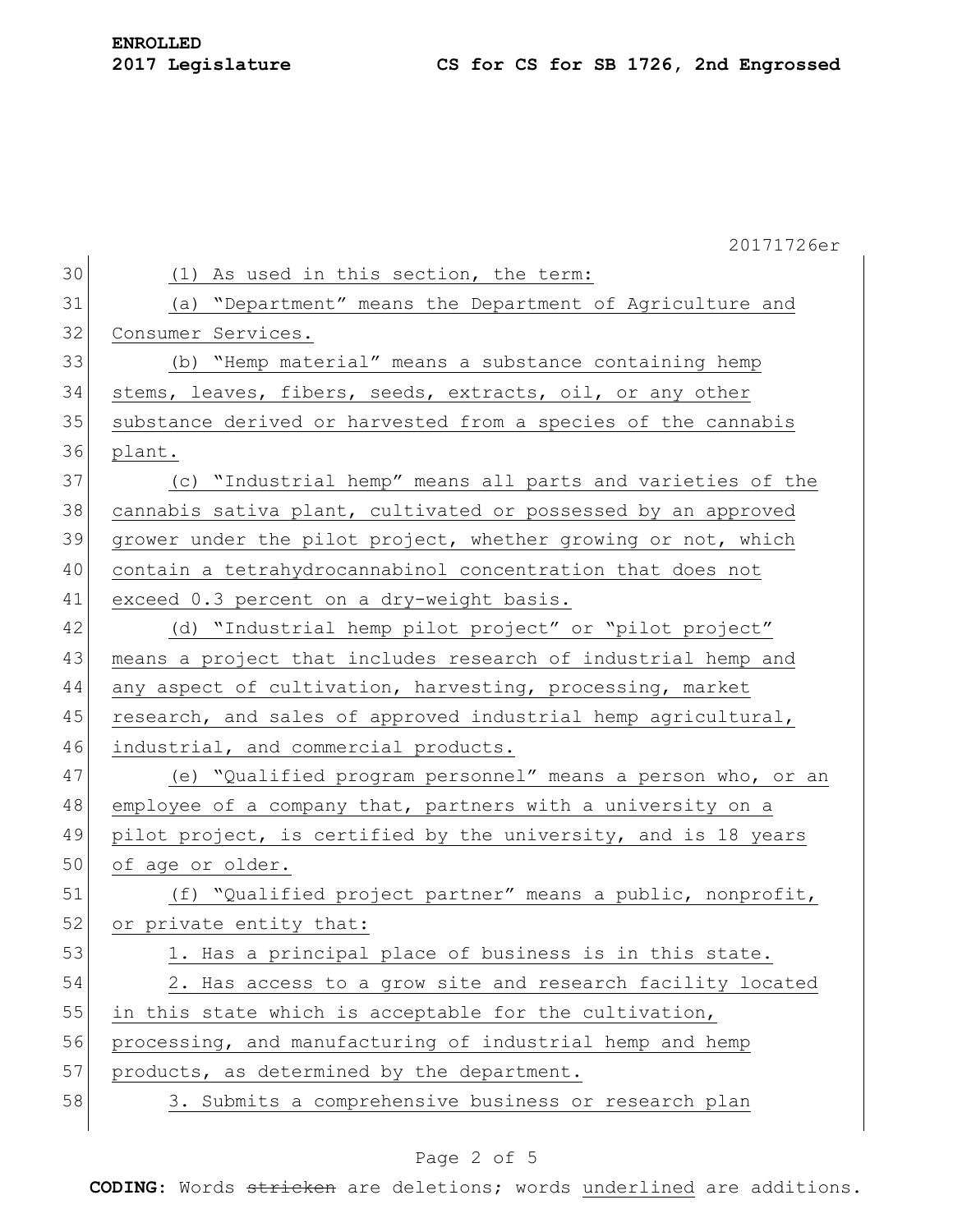20171726er 59 acceptable to the partnering university. 60 4. Provides proof of prior experience in or knowledge of, 61 or demonstrates an interest in and commitment to, the 62 cultivation, processing, manufacturing, or research of 63 industrial hemp, as determined by the department. 64 (2)(a) The department shall authorize and oversee the 65 development of industrial hemp pilot projects for the Institute 66 of Food and Agricultural Sciences at the University of Florida, 67 Florida Agricultural and Mechanical University, and any land  $68$  grant university in the state that has a college of agriculture. 69 The department shall adopt rules as required under the 70 Agricultural Act of 2014, 7 U.S.C. s. 5940, to implement this 71 section, including rules for the certification and registration 72 of sites used for growth or cultivation. The purpose of the 73 pilot projects is to cultivate, process, test, research, create, 74 and market safe and effective commercial applications for 75 industrial hemp in the agricultural sector in this state. 76 (b) The department shall adopt rules that address safety, 77 compliance, and accountability and, at a minimum, require the 78 universities to provide detailed information on: 79 1. The scope, design, and objectives of the pilot project. 80 2. Personnel and participants involved in the pilot 81 project. 82 3. Facility locations and security. 83 4. The chain of control of hemp material. 84 5. The economic impact of the pilot project on the state's 85 agricultural sector. 86 6. Genetic research, ensuring that psychotropic compounds 87 will not be synthesized.

#### Page 3 of 5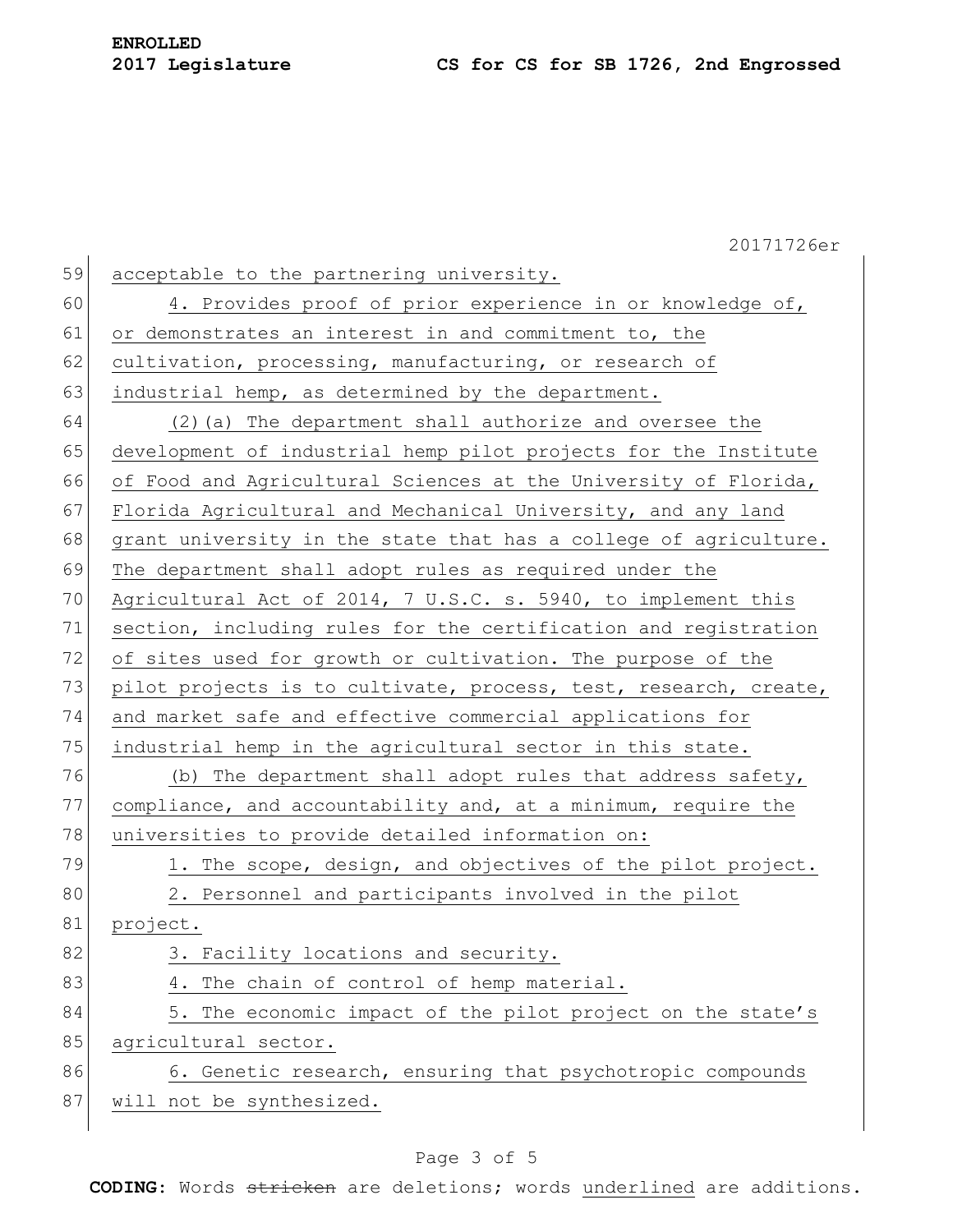|     | 20171726er                                                       |
|-----|------------------------------------------------------------------|
| 88  | 7. Compliance with state and federal law.                        |
| 89  | (c) The department shall initiate rulemaking pursuant to         |
| 90  | this subsection within 4 months after the effective date of this |
| 91  | act.                                                             |
| 92  | (3) A university must obtain the authorization of its board      |
| 93  | of trustees before implementing an industrial hemp pilot         |
| 94  | project. A pilot project authorized by a university must be      |
| 95  | registered with the department and must comply with rules        |
| 96  | adopted by the department.                                       |
| 97  | (4) A university that implements an industrial hemp pilot        |
| 98  | project shall develop partnerships with qualified project        |
| 99  | partners to attract experts and investors experienced with       |
| 100 | agriculture and may develop the pilot project in partnership     |
| 101 | with public, nonprofit, and private entities in accordance with  |
| 102 | this section and all applicable state and federal laws.          |
| 103 | The research office of a university that implements an<br>(5)    |
| 104 | industrial hemp pilot project shall oversee the pilot project    |
| 105 | and ensure compliance with rules adopted by the department. The  |
| 106 | office must identify a contact person who is responsible for     |
| 107 | oversight of the pilot project and shall adopt procedures and    |
| 108 | quidelines to ensure the proper operation of the pilot project,  |
| 109 | the proper handling of hemp material and products, compliance    |
| 110 | with state and federal law, and the safety and security of the   |
| 111 | pilot project facility. At a minimum, the guidelines must:       |
| 112 | (a) Designate the physical location, global positioning          |
| 113 | system position, and map of the pilot project facility. Areas    |
| 114 | within the facility must be designated as general access or      |
| 115 | limited access. An area where hemp material is cultivated,       |
| 116 | processed, stored, or packaged or where industrial hemp research |
|     |                                                                  |

### Page 4 of 5